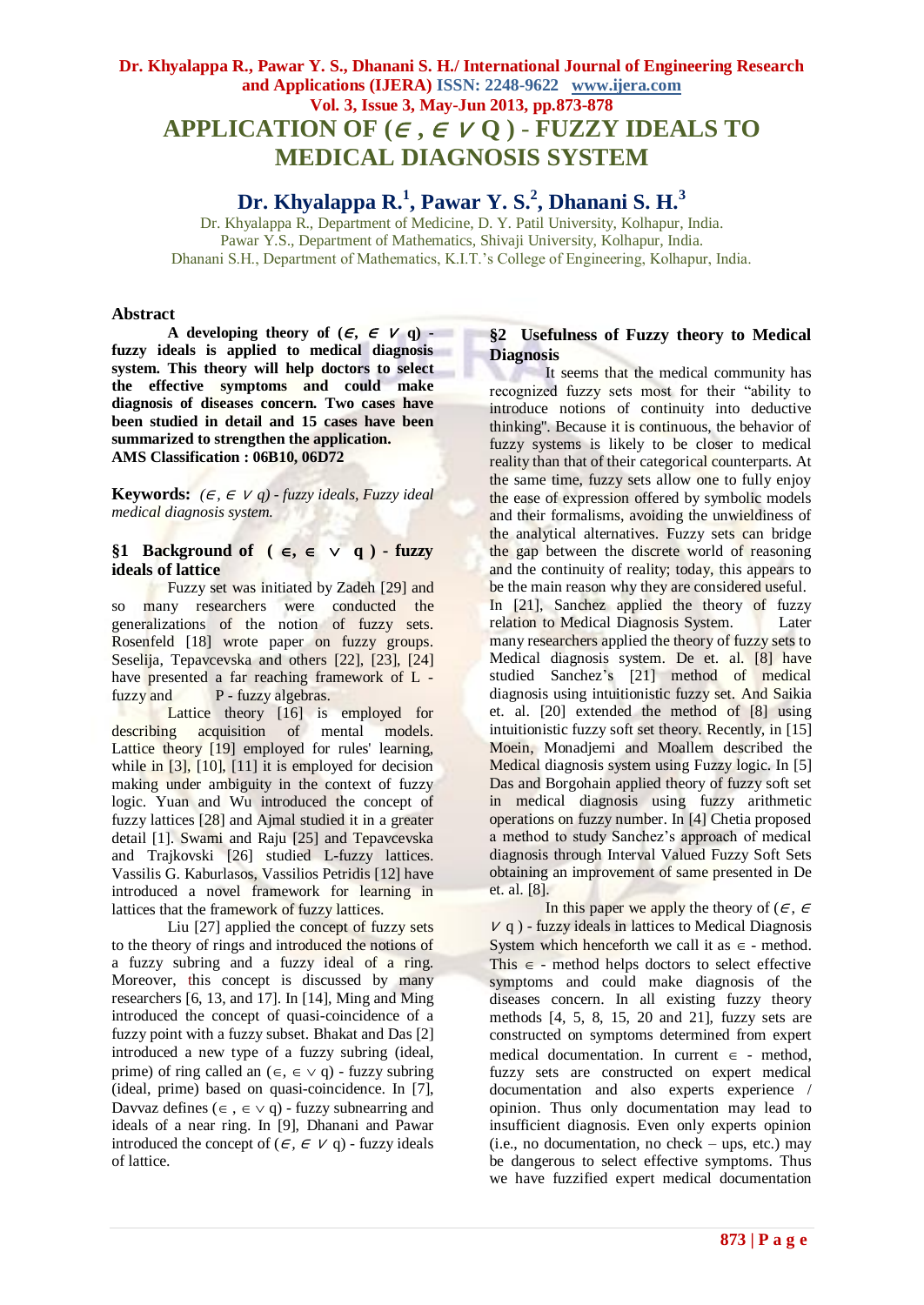and also experts experience / opinion for selecting the effective symptoms. We have applied  $\in$  method to 17 different cases and conclusions drawn  $by \in$  - method matches with doctor's opinion. Thus  $\epsilon$  - method will help doctors to select the effective symptoms and could make diagnosis of the diseases concern more effectively and in short span of time. This  $\epsilon$  - method can be applied in general by following algorithm given further in §6.

## **§3 Medical Diagnostic System**

The major task of medical sciences is to prevent and diagnosis of diseases. Following difficulties encountered during medical diagnosis that have to be taken into account:

• For valid diagnosis, a doctor will reach only after a long experience of sufficient number of cases studied. For rare or new diseases experienced doctors are in the same situation as newcomers.

• Humans can recognize patterns or objects very easily but fail when probabilities have to be assigned to observations.

• The quality of diagnosis is totally dependent on the doctor's talent as well as his/her experiences.

• Emotional problems and fatigue degrades the doctor's performance.

• Medical science is one of the most rapidly growing and changing fields of science. New theories, inventions, drugs and line of management are replacing or modifying the older day by day. Even unknown diseases turn up every now and then. Hence, a doctor should always try hard to keep him/her up to date.

A doctor makes differential diagnosis after hearing patients complaints, measuring parameter (like Pulse rate, Blood pressure and Body temperature), Systemic examination and carrying out various diagnostic tests like Blood-Urine examination, ECG, CT Scan, MRI, Interventional procedures and draws a final diagnosis.

A single symptom could have many differential diagnoses. For example, a patient comes with a complaint of chest pain, it is necessary to evaluate the cause, which can be multifactorial like condition of Heart, Lungs or Musculo-Skeletal.

At times, a doctor may need other doctors or consultants experts' opinion regarding two or more diseases.

In this paper we use fuzzy algorithm to solve such problems. Fuzzy algorithms execute in three major stages: fuzzification, formulation, and defuzzification. In the fuzzification stage, real world sensory inputs in a given universe of discourse are characterized on the closed interval [0, 1] according to their levels of membership in fuzzy sets. These sets are given names which express qualities of the input variable using easily understood linguistic terms. A membership function maps the value of the input variable to a degree of membership in each of the fuzzy sets. The fuzzified value then, represents the level of truth of each of these linguistic terms for a given input. In formulation stage we applied ( $\in$ ,  $\in \vee$  q) – fuzzy sub lattice to the fuzzified input value to determine a [still fuzzy] command output. The defuzzification stage extracts a crisp command output from formulation.

## **§4 Preliminaries**

Let X denotes a non-empty set. A partially ordered set [13] is a set in which a binary relation  $x \le y$  is defined, which satisfies the following conditions for all x, y, z in X as,

- i) For all x in X,  $x \le x$ . (Reflexive)
- ii) If  $x \le y$  and  $y \le x$ , then  $x = y$ . (Antisymmetry)
- iii) If  $x \le y$  and  $y \le z$ , then  $x \le z$ . (Transitivity)

A conventional lattice, or alternatively crisp lattice [13], is a partly ordered set any two of whose elements have a greatest lower bound or meet denoted by  $x \wedge y$  and a least upper bound or join denoted by  $x \vee y$ .

A mapping  $\mu$  :  $\dot{X} \rightarrow [0,1]$  is called a *fuzzy subset* [9] of X.

Let  $f$  and  $g$  be any two fuzzy subsets of X. Then  $f \cap g$  and  $f \cup g$  are fuzzy subsets of X defined by,  $(f \cap g)(x) = \min \{f(x),$  $g(x)$ ,  $(f \cup g)(x) = \max \{f(x), g(x)\}.$ 

For a fuzzy subset  $\mu$  of a lattice X,  $\mu$  is an ( $\epsilon$ ,  $\epsilon \vee$ q ) – fuzzy sublattice [9] of X if and only if the conditions

I)  $\mu$  (  $x \wedge y$  )  $\geq \mu$  (  $x$  )  $\wedge$   $\mu$  (  $y$  )  $\wedge$  0.5

II)  $\mu$  ( $x \vee y$ )  $\ge \mu$  ( $x$ )  $\wedge$   $\mu$  ( $y$ )  $\wedge$  0.5 holds for all  $x, y \in X$  and

 $\mu$  is an ( $\in$ ,  $\in$   $\vee$  q) – fuzzy ideal of X if and only if the condition  $(I)$ ,  $(II)$  holds and

III)  $x \wedge a = x$  implies  $\mu(x) \ge \mu(a) \wedge 0.5$ holds for all  $a, x \in X$ 

If  $\mu$  and  $\lambda$  are ( $\epsilon$ ,  $\epsilon$   $\vee$  q) - fuzzy ideals of X then  $\mu \cap \lambda$  is also ( $\epsilon$ ,  $\epsilon$   $V$  q) - fuzzy ideals of X [9].

## **§5 Procedure**

Define fuzzy sets  $A_i$ ,  $i = 1$  to n, on various tests taken by patient during diagnosis of diseases with these linguistic variables such as almost high or very high. Let  $P_j$ ,  $j = 1$  to m, be statements that "The various symptoms shows a disease" (e.g.,  $P_1$ : "It shows sinustis",  $P_2$ : "It shows tumor", etc). Let  $\tau_j$ ,  $j = 1$  to m, be fuzzy sets defined on  $P_j$  by expert which tell about how much the test useful to identify diseases based on their knowledge. Let  $X =$ [0, 1]. Let  $\mu$  be an  $(\epsilon, \epsilon \vee q)$  fuzzy ideal defined on A<sub>i</sub>,  $i = 1$  to n. Let  $\lambda_j$  be an  $(\epsilon, \epsilon \vee q)$  fuzzy ideal defined on  $\tau_{i}$ , j = 1 to m. Then the patient have a symptom of a disease is given by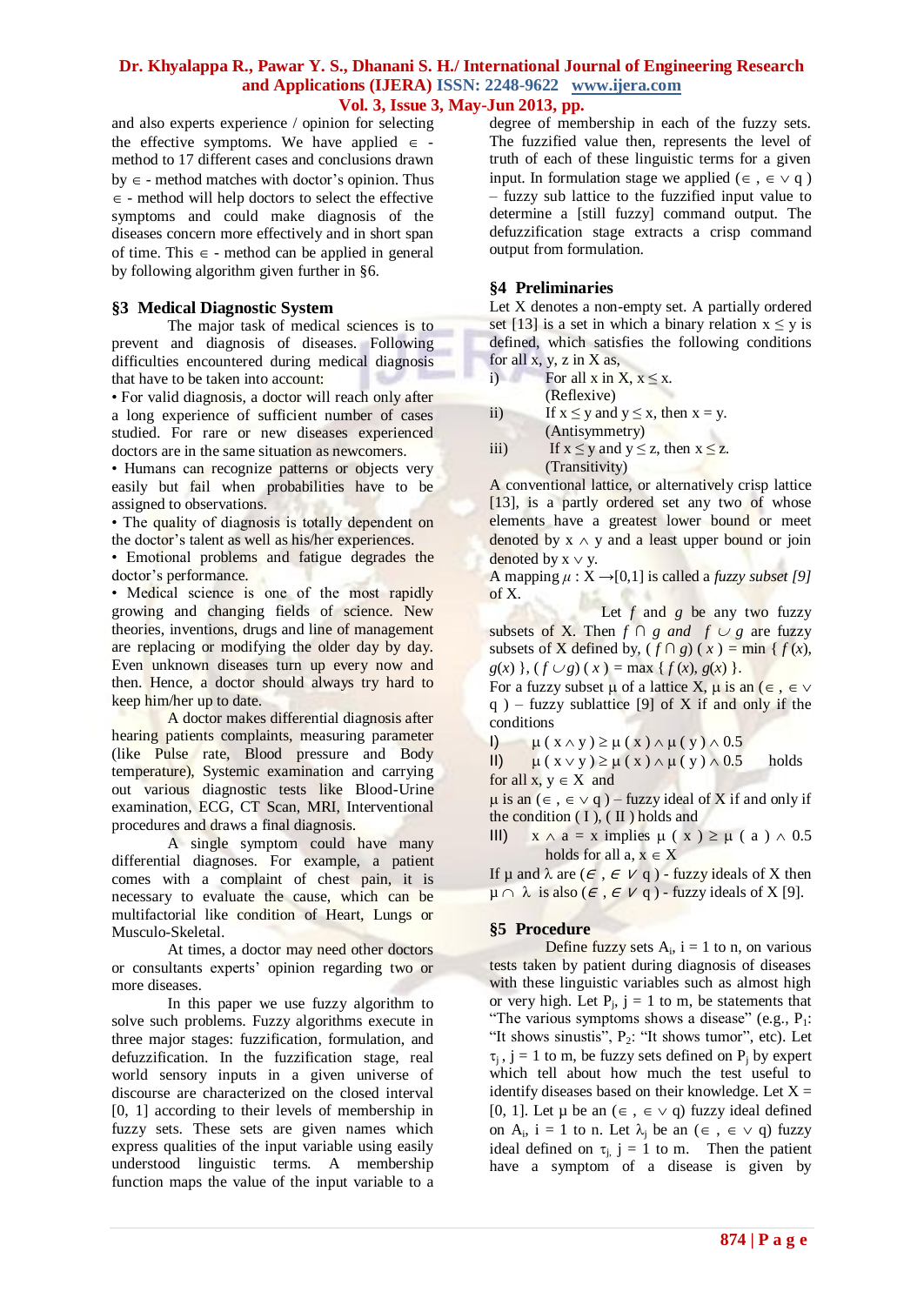## **Dr. Khyalappa R., Pawar Y. S., Dhanani S. H./ International Journal of Engineering Research and Applications (IJERA) ISSN: 2248-9622 www.ijera.com**

**Vol. 3, Issue 3, May-Jun 2013, pp.**

$$
\gamma_j(P_j) = \bigvee_{i=1}^n \left( \mu(A_i) \wedge \lambda_j(\tau_j(P_j)) \right) \text{ for all } j
$$

#### **§6 Algorithm**

v) Compute 
$$
\gamma
$$
 as  
\n
$$
\gamma_j(P_j) = \bigvee_{i=1}^n (\mu(A_i) \wedge \lambda_j(\tau_j(P_j))_i).
$$

#### **§7 Case Studies**

| $\gamma_j(P_j) = \bigvee_{i=1} \left( \mu(A_i) \wedge \lambda_j(\tau_j(P_j)) \right)$ for all j<br>$\gamma_j(P_j) = \bigvee_{i=1}^n \left( \mu(A_i) \wedge \lambda_j(\tau_j(P_j)) \right).$<br>where $\gamma_i$ , j = 1 to m, be fuzzy sets defined on P <sub>i</sub> .<br>Maximum value of $\gamma_i(P_i)$ concludes<br>Here $\vee$ denotes max and $\wedge$ denotes min.<br>Thus<br>vi)<br>$\gamma = \mu \cap \lambda$ . Hence $\gamma$ is $(\epsilon, \epsilon \vee q)$ - fuzzy ideals<br>that patient suffers from diseases $P_i$ .<br>of X. Thus maximum value of $\gamma$ tells us about more<br>sign of a disease.<br>§7 Case Studies<br>For this, Information of some patients were taken<br>§6 Algorithm<br>and studied carefully,<br>$\epsilon$ - method can be applied in general by following<br>Case I: Sixty year male patient came with<br>algorithm as,<br>complaint of Burning micturation. The Doctor<br>Record values of Test taken by patient<br>i)<br>initially assumed some possible diseases such as,<br>during diagnosis.<br>Urinary tract infection (UTI) $(P_1)$ , Renal Stone $(P_2)$<br>Fuzzify the recorded values to get $A_i$ .<br>ii)<br>and Diabetes $(P_3)$ . For confirmation, he advised<br>iii)<br>Input the values $\tau_i$ given by expert which<br>patient for Blood check up, Urine Check up and<br>tell us about how much the test useful to identify<br>USG abdomen. Based on following reports we<br>diseases based on their knowledge / experience.<br>fuzzified as,<br>and<br>Compute<br>iv)<br>λ<br>$\mu$<br>as,<br>$\mu(A_i(x)) = A_i(x) \vee 0.5$ for all x<br>and<br>$\lambda(\tau_i(P_i)) = \tau_i(P_i) \vee 0.5$ . |                      |               |                                |                |                     |                     |                     |              |                       |                       |                       |
|------------------------------------------------------------------------------------------------------------------------------------------------------------------------------------------------------------------------------------------------------------------------------------------------------------------------------------------------------------------------------------------------------------------------------------------------------------------------------------------------------------------------------------------------------------------------------------------------------------------------------------------------------------------------------------------------------------------------------------------------------------------------------------------------------------------------------------------------------------------------------------------------------------------------------------------------------------------------------------------------------------------------------------------------------------------------------------------------------------------------------------------------------------------------------------------------------------------------------------------------------------------------------------------------------------------------------------------------------------------------------------------------------------------------------------------------------------------------------------------------------------------------------------------------------------------------------------------------------------------------------------------------------------------------|----------------------|---------------|--------------------------------|----------------|---------------------|---------------------|---------------------|--------------|-----------------------|-----------------------|-----------------------|
|                                                                                                                                                                                                                                                                                                                                                                                                                                                                                                                                                                                                                                                                                                                                                                                                                                                                                                                                                                                                                                                                                                                                                                                                                                                                                                                                                                                                                                                                                                                                                                                                                                                                        |                      |               |                                |                |                     |                     |                     |              | $\lambda_1$           | $\lambda_2$           | $\lambda_3$           |
| i                                                                                                                                                                                                                                                                                                                                                                                                                                                                                                                                                                                                                                                                                                                                                                                                                                                                                                                                                                                                                                                                                                                                                                                                                                                                                                                                                                                                                                                                                                                                                                                                                                                                      | <b>Test</b>          | <b>Values</b> | <b>Normal</b><br><b>Values</b> | $A_i$          | $\tau_1$<br>$(P_1)$ | $\tau_2$<br>$(P_2)$ | $\tau_3$<br>$(P_3)$ | $\mu(A_i)$   | $(\tau_1)$<br>$(P_1)$ | $(\tau_2)$<br>$(P_2)$ | $(\tau_3)$<br>$(P_3)$ |
| 1                                                                                                                                                                                                                                                                                                                                                                                                                                                                                                                                                                                                                                                                                                                                                                                                                                                                                                                                                                                                                                                                                                                                                                                                                                                                                                                                                                                                                                                                                                                                                                                                                                                                      | Haemoglobin (gm%)    | 6.50          | $13 - 15$                      | 0.81           | 0.2                 | $\overline{0}$      | 0.1                 | 0.81         | 0.5                   | 0.5                   | 0.5                   |
| $\overline{2}$                                                                                                                                                                                                                                                                                                                                                                                                                                                                                                                                                                                                                                                                                                                                                                                                                                                                                                                                                                                                                                                                                                                                                                                                                                                                                                                                                                                                                                                                                                                                                                                                                                                         | ESR <sub>mm</sub>    | 34            | $0 - 14$                       | 0.77           | 0.2                 | 0.1                 | 0.2                 | 0.77         | 0.5                   | 0.5                   | 0.5                   |
| 3                                                                                                                                                                                                                                                                                                                                                                                                                                                                                                                                                                                                                                                                                                                                                                                                                                                                                                                                                                                                                                                                                                                                                                                                                                                                                                                                                                                                                                                                                                                                                                                                                                                                      | Urea (mg/dl)         | 27.50         | $20 - 40$                      | $\Omega$       | $\boldsymbol{0}$    | $\theta$            | $\overline{0}$      | 0.5          | 0.5                   | 0.5                   | 0.5                   |
| 4                                                                                                                                                                                                                                                                                                                                                                                                                                                                                                                                                                                                                                                                                                                                                                                                                                                                                                                                                                                                                                                                                                                                                                                                                                                                                                                                                                                                                                                                                                                                                                                                                                                                      | RBSL(mg/dl)          | 92.50         | 90-110                         | $\overline{0}$ | $\overline{0}$      | $\overline{0}$      | $\mathbf{0}$        | 0.5          | 0.5                   | 0.5                   | 0.5                   |
| 5                                                                                                                                                                                                                                                                                                                                                                                                                                                                                                                                                                                                                                                                                                                                                                                                                                                                                                                                                                                                                                                                                                                                                                                                                                                                                                                                                                                                                                                                                                                                                                                                                                                                      | Calcium (mg%)        | 7.69          | $9 - 10.4$                     | 0.33           | 0.1                 | $\mathbf{0}$        | 0.1                 | 0.5          | 0.5                   | 0.5                   | 0.5                   |
| 6                                                                                                                                                                                                                                                                                                                                                                                                                                                                                                                                                                                                                                                                                                                                                                                                                                                                                                                                                                                                                                                                                                                                                                                                                                                                                                                                                                                                                                                                                                                                                                                                                                                                      | Urine $(R)$ Protiens | Trace         | Trace<br>/ Absent              | $\mathbf{0}$   | $\boldsymbol{0}$    | $\Omega$            | $\overline{0}$      | 0.5          | 0.5                   | 0.5                   | 0.5                   |
| 7                                                                                                                                                                                                                                                                                                                                                                                                                                                                                                                                                                                                                                                                                                                                                                                                                                                                                                                                                                                                                                                                                                                                                                                                                                                                                                                                                                                                                                                                                                                                                                                                                                                                      | <b>Urine</b> culture | Abnormal*     | Normal<br>Abnormal             | $\mathbf{1}$   | $\mathbf{1}$        | $\overline{0}$      | $\mathbf{0}$        | $\mathbf{1}$ | 1 <sup>1</sup>        | 0.5                   | 0.5                   |
| 8                                                                                                                                                                                                                                                                                                                                                                                                                                                                                                                                                                                                                                                                                                                                                                                                                                                                                                                                                                                                                                                                                                                                                                                                                                                                                                                                                                                                                                                                                                                                                                                                                                                                      | <b>USG</b> abdomen   | Abnormal**    | Normal<br>Abnormal             | 1              | 0.8                 | $\overline{0}$      | $\overline{0}$      | $\mathbf{1}$ | 0.8                   | 0.5                   | 0.5                   |
| * Abnormal due to Organism seen E.coli.<br>** Abnormal due to internal echoes seen in urinary bladder.<br>The fuzzy set defined for various test are given below for all x in respective universal set as,<br>$A_1(x) = 1$ if $x < 5$ and $A_2(x) = 1$ if $x > 40$ and $A_3(x) = 1$ if $x > 100$<br>$B_4(x) = 1$ if $x < 5$ and $A_2(x) = 1$ if $x > 40$ and $A_3(x) = 1$ if $x > 100$<br>$= 0$ else and $= 0$ else and $= 0$ else<br>$=\frac{x-110}{90}$ if $110 \le x \le 200$ $=\frac{9-x}{4}$ if $5 \le x \le 9$<br>$A_4(x) = 1$ if $x > 200$ , $A_5(x) = 1$ if $x < 5$ ,<br>$= 0$ else $= 0$ else<br>$A6(x) = 1$ if absent,<br>$= 0$ if traced                                                                                                                                                                                                                                                                                                                                                                                                                                                                                                                                                                                                                                                                                                                                                                                                                                                                                                                                                                                                                    |                      |               |                                |                |                     |                     |                     |              |                       |                       |                       |
|                                                                                                                                                                                                                                                                                                                                                                                                                                                                                                                                                                                                                                                                                                                                                                                                                                                                                                                                                                                                                                                                                                                                                                                                                                                                                                                                                                                                                                                                                                                                                                                                                                                                        |                      |               |                                |                |                     |                     |                     |              | $875$   P a g e       |                       |                       |

$$
= \frac{13 - x}{8} \quad \text{if } 5 \le x \le 13 \quad = \frac{x - 14}{26} \quad \text{if } 14 \le x \le 40 \quad = \frac{x - 40}{60} \quad \text{if } 40 \le x \le 100
$$
\n
$$
A_1(x) = 1 \quad \text{if } x < 5 \quad A_2(x) = 1 \quad \text{if } x > 40 \quad A_3(x) = 1 \quad \text{if } x > 100 \quad \text{else}
$$
\n
$$
= 0 \quad \text{else} \quad = 0 \quad \text{else} \quad = 0 \quad \text{else}
$$

$$
= \frac{x-110}{90} \quad \text{if } 110 \le x \le 200 \qquad = \frac{9-x}{4} \quad \text{if } 5 \le x \le 9
$$
\n
$$
A_4(x) = 1 \qquad \text{if } x > 200 \qquad , A_5(x) = 1 \qquad \text{if } x < 5 \qquad ,
$$
\n
$$
= 0 \qquad \text{else} \qquad = 0 \qquad \text{else}
$$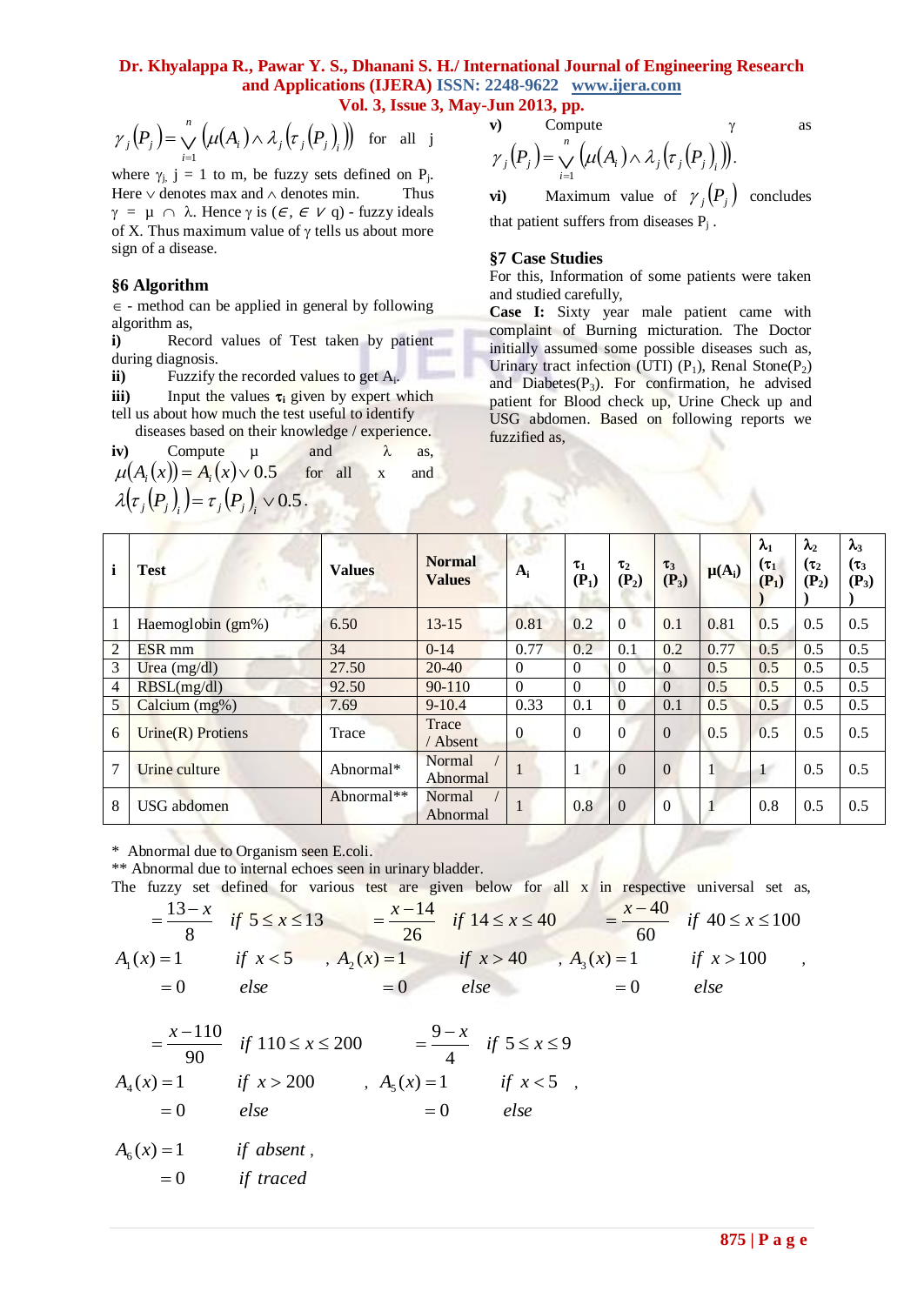| $A_7(x) = 1$ | if abnormal, | $A_{8}(x) = 1$ | if abnormal. |
|--------------|--------------|----------------|--------------|
| $=$ ()       | if normal    | $=$ ()         | if normal    |

 $(\tau_j(P_j))$  i for i = 1 to 8 and j = 1 to 3 is grade membership given by expert which tell us about how much the test useful to identify diseases based on their knowledge / experience. Define fuzzy sets  $\mu(A_i(x)) = A_i(x) \vee 0.5$ for all x and  $i = 1$  to 8 and  $\lambda(\tau_j(P_j)) = \tau_j(P_j)$   $\vee$  0.5 for  $i = 1$  to 8 and  $j = 1$  to 3. Clearly  $\mu$  and  $\lambda$  are ( $\epsilon$ ,  $\epsilon$   $\vee$  q) - fuzzy ideals of X. Hence  $\mu \cap \lambda$  is ( $\epsilon$ ,  $\epsilon$   $\vee$  q) - fuzzy ideals of X. Define  $(P_j) = \bigvee \left( \mu(A_i) \wedge \lambda_j(\tau_j(P_j)) \right)$ *n*  $\gamma_j(P_j) = \bigvee_{i=1}^j \left( \mu(A_i) \wedge \lambda_j(\tau_j) \right) P_j$ for all  $j = 1$  to 3. Thus,  $\gamma_1(P_1) = 1$ ,  $\gamma_2(P_2) = 0.1$  *and*  $\gamma_3(P_3) = 0.2$ . Thus UTI gets maximum grade membership. Thus, we

conclude that patient suffers from Urinary tract infection. It matches with doctor's opinion.

**Case II:** Sixty five year male patient came with complaint of Burning micturation and dribbling of urine. The Doctor initially assumed some possible diseases as, Renal Stone  $(P_1)$  and Prostatic Hypertrophy  $(P_2)$ . For confirmation, He advised the patient for Blood check up, Urine Check up, USG abdomen for Prostate. Based on following reports we fuzzified as,

|   | <b>Test</b>        | <b>Values</b> | <b>Normal Values</b> | $A_i$          | $\tau_1$<br>$(P_1)$ | $\tau_2$<br>$(P_2)$ | $\mu(A_i)$ | $\lambda_1$<br>$(\tau_1$<br>$(P_1)$ | $\lambda_2$<br>$(\tau_2)$<br>$(P_2)$ |
|---|--------------------|---------------|----------------------|----------------|---------------------|---------------------|------------|-------------------------------------|--------------------------------------|
|   | Haemoglobin        | 13.20 gm%     | $13 - 15$ gm%        | $\theta$       | $\Omega$            | $\Omega$            | 0.5        | 0.5                                 | 0.5                                  |
| 2 | <b>ESR</b>         | 14 mm         | $0-14$ mm            |                | 0                   |                     | 0.5        | 0.5                                 | 0.5                                  |
| 3 | <b>RBSL</b>        | $141.3$ mg/dl | 90-110 $mg/dl$       | 0.35           | 0                   | -0                  | 0.5        | 0.5                                 | 0.5                                  |
| 4 | Calcium            | 7.98 mg %     | $9-10.4$ mg %        | 0.26           | 0.3                 | $\overline{0}$      | 0.5        | 0.5                                 | 0.5                                  |
|   | $U$ rine $(R)$     | Normal        | Normal / Abnormal    | $\overline{0}$ | 0.3                 | 0.1                 | 0.5        | 0.5                                 | 0.5                                  |
| 6 | <b>USG</b> abdomen | Abnormal*     | Normal / Abnormal    |                |                     |                     |            | 0.5                                 |                                      |

\* Abnormal due to Mild Prostatomegaly with grade2 intravesical Prostatic projection with consequent changes of urinary retention

The fuzzy set defined for various test are given below for all x in respective universal set as,

$$
\begin{aligned}\n&= \frac{13 - x}{8} &\text{if } 5 \le x \le 13 = \frac{x - 14}{26} &\text{if } 14 \le x \le 40 \\
A_1(x) &= 1 &\text{if } x < 5, A_2(x) = 1 &\text{if } x > 40 \\
&= 0 &\text{else} &= 0 &\text{else} \\
&= \frac{x - 110}{90} &\text{if } 110 \le x \le 200 \\
A_3(x) &= 1 &\text{if } x > 200 \\
&= 0 &\text{else} \\
&= \frac{9 - x}{4} &\text{if } 5 \le x \le 9 \\
A_4(x) &= 1 &\text{if } x < 5, A_5(x) = 1 &\text{if } \text{abnormal} \\
&= 0 &\text{else} &= 0 &\text{if } \text{normal} \\
A_6(x) &= 1 &\text{if } \text{abnormal}.\n\end{aligned}
$$

*if normal*  $=0$ 

 $(\tau_i(P_i))_i$  for  $i = 1$  to 6 and  $j = 1$  to 2 is grade membership given by expert which tell us about how much the test is useful to identify diseases based on their knowledge / experience. Define fuzzy sets  $\mu(A_i(x)) = A_i(x) \vee 0.5$  for all x and i = 1 to 6 and  $\lambda(\tau_j(P_j)_i) = \tau_j(P_j)_i \vee 0.5$  for i = 1 to 6 and j = 1 to 2. Clearly  $\mu$  and  $\lambda$  are ( $\epsilon$ ,  $\epsilon$   $\nu$  q) - fuzzy ideals of X. Hence  $\mu \cap$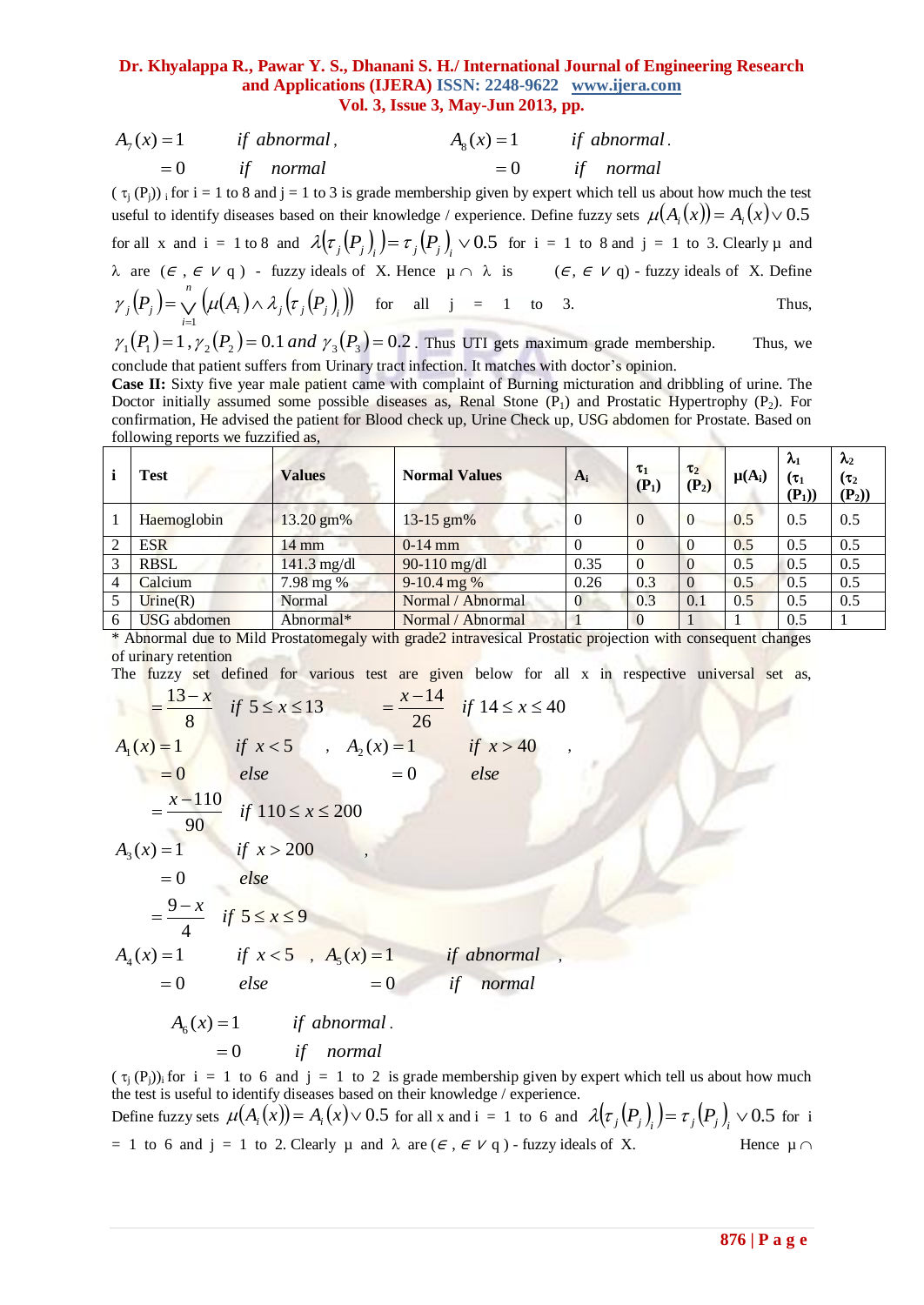$\lambda$  is ( $\epsilon$ *,*  $\epsilon$   $\vee$  q) - fuzzy ideals of X. Define  $\gamma_j(P_j) = \bigvee \left( \mu(A_i) \wedge \lambda_j(\tau_j(P_j)) \right)$ *n*  $\gamma_j(P_j) = \bigvee_{i=1}^j \left( \mu(A_i) \wedge \lambda_j(\tau_j) \right)$ for all  $j = 1$  to

2. Thus,  $\gamma_1(P_1) = 0.5$  *and*  $\gamma_2(P_2) = 1$ . Thus Prostatic Hypertrophy gets maximum grade membership. Thus we conclude that patient suffers from Prostatic Hypertrophy. It matches with the doctor's opinion.

Similarly we can use  $\epsilon$  - method to different case studies. The following table gives the summary of 15 cases studied and analyzed according to the previous two cases. As per the patient's complaints and their examination, Doctor advised patient for various tests for confirmation of possible diseases. Fuzzified values  $\gamma_i(P_i)$ , where j = 1, 2 were obtained and accordingly conclusions were drawn.

| N              | Male/<br>Age |           |                                                                      | <b>Possible Diseases</b>             |                                    |                                                                      | $\gamma_1$   | Υ2           |                             |  |
|----------------|--------------|-----------|----------------------------------------------------------------------|--------------------------------------|------------------------------------|----------------------------------------------------------------------|--------------|--------------|-----------------------------|--|
| 0.             | Fema<br>le   | yea<br>rs | <b>Complaints</b>                                                    | $P_1$<br><b>or</b><br>P <sub>2</sub> |                                    | <b>Advise</b>                                                        | $(P_1)$<br>ſ | $(P_2)$      | Conclusion                  |  |
| $\mathbf{1}$   | Fema<br>le   | 54        | Cough<br>and<br>Fever                                                | Chronic<br><b>Bronchit</b><br>is     | Pneumonia                          | Blood Check up and $X -$<br>Ray                                      | 0.5          | 1            | Pneumonia                   |  |
| $\overline{c}$ | Male         | 26        | Fever                                                                | Viral<br>fever                       | typhoid                            | Blood Check up and Urine                                             | 0.8          | 0.5          | Viral fever                 |  |
| 3              | Male         | 52        | Pain<br>in<br>abdomen                                                | Renal<br>Stone                       | Appendiciti<br>S                   | Blood Check up and USG<br>abdomen                                    | $\mathbf{1}$ | 0.8          | Renal Stone                 |  |
| 4              | Male         | 60        | and<br>Vomiting<br>loose motion                                      | <b>Dysenter</b><br>y                 | Necrotizing<br>enterocolits        | Blood Check up,<br>Stool<br>examination and<br><b>USG</b><br>abdomen | 0.6          | 1            | Necrotizing<br>enterocolits |  |
| 5              | Fema<br>le   | 46        | Fever<br>with<br>chills                                              | Viral<br>fever                       | Malaria                            | <b>Blood Check up and Urine</b>                                      | 0.7          | 0.5          | Viral fever                 |  |
| 6              | Male         | 65        | <b>Burning</b><br>Micturation<br><b>Urination</b><br>and<br>in drops | <b>Diabetes</b><br><b>Mellitus</b>   | Prostratome<br>galy                | Blood Check up, Urine<br>and USG abdomen                             | 0.5          | $\mathbf{1}$ | Prostratomega<br>1y         |  |
| $\overline{7}$ | Fema<br>le   | 54        | Increased<br>Frequency<br>of<br><b>Urination</b>                     | UTI                                  | <b>Diabetes</b><br><b>Mellitus</b> | Blood Check up and Urine                                             | 0.5          | 0.9          | <b>Diabetes</b><br>Mellitus |  |
| 8              | Fema<br>le   | 56        | <b>Joint Pains</b>                                                   | <b>GOUT</b>                          | Rheumatoid<br><b>Arthritis</b>     | <b>Blood Check up</b>                                                | 0.8          | 1            | Rheumatoid<br>Arthritis     |  |
| 9              | Male         | 50        | Difficulty<br>in<br>passing Urine                                    | Renal<br>Stone                       | Prostatic<br>Hypertroph<br>V       | Blood Check up, Urine<br>and USG abdomen                             | 0.5          | $\mathbf{1}$ | Prostatic<br>Hypertrophy    |  |
| 10             | Fema<br>le   | 40        | <b>Burning</b><br>Micturation                                        | UTI                                  | <b>Renal Stone</b>                 | Blood Check up,<br>Urine<br>and USG abdomen                          | 0.5          | $\mathbf{1}$ | Renal Stone                 |  |
| 11             | Male         | 50        | Pain<br>in<br>Abdomen                                                | Appendi<br>citis                     | <b>Renal Stone</b>                 | Blood Check up,<br>Urine<br>and USG abdomen                          | 0.5          | $\mathbf{1}$ | <b>Renal Stone</b>          |  |
| 12             | Fema<br>le   | 36        | Cough                                                                | <b>URTI</b>                          | Chronic<br><b>Bronchitis</b>       | <b>Blood</b><br>Check<br>up<br>and<br>Chest $X - Ray$                | $\mathbf{1}$ | 0.5          | <b>URTI</b>                 |  |
| 13             | Male         | 50        | in<br>Difficulty<br>passing Urine                                    | Renal<br><b>Stone</b>                | Prostatic<br>Hypertroph<br>y       | Blood Check up, Urine<br>and USG abdomen                             | 0.5          | 1            | Prostatic<br>Hypertrophy    |  |
| 14             | Fema<br>le   | 56        | Swelling<br>in<br>neck                                               | Thyroid<br>nodule                    | Graves<br>disease                  | Blood Check up,<br><b>USG</b><br>thyroid gland and iodine<br>scan    | 0.7          | $\mathbf{1}$ | Graves<br>disease           |  |
| 15             | Fema<br>le   | 56        | Pain<br>in<br>abdomen with<br>Burning<br>Micturation                 | <b>UTI</b>                           | Renal stone                        | Urine and USG abdomen                                                | 0.5          | 1            | Renal Stone                 |  |

Patients of both gender and various age groups between 26 to 65 years were studied. All came with almost different complaints such as Pain in Abdomen, Burning Micturation, and Difficulty in Passing Urine, Fever, and Cough etc. Hearing their complaints and after examining them, Doctors came out with differential diagnosis such as Renal Stone, Prostatic Hypertrophy, Viral fever, etc. For